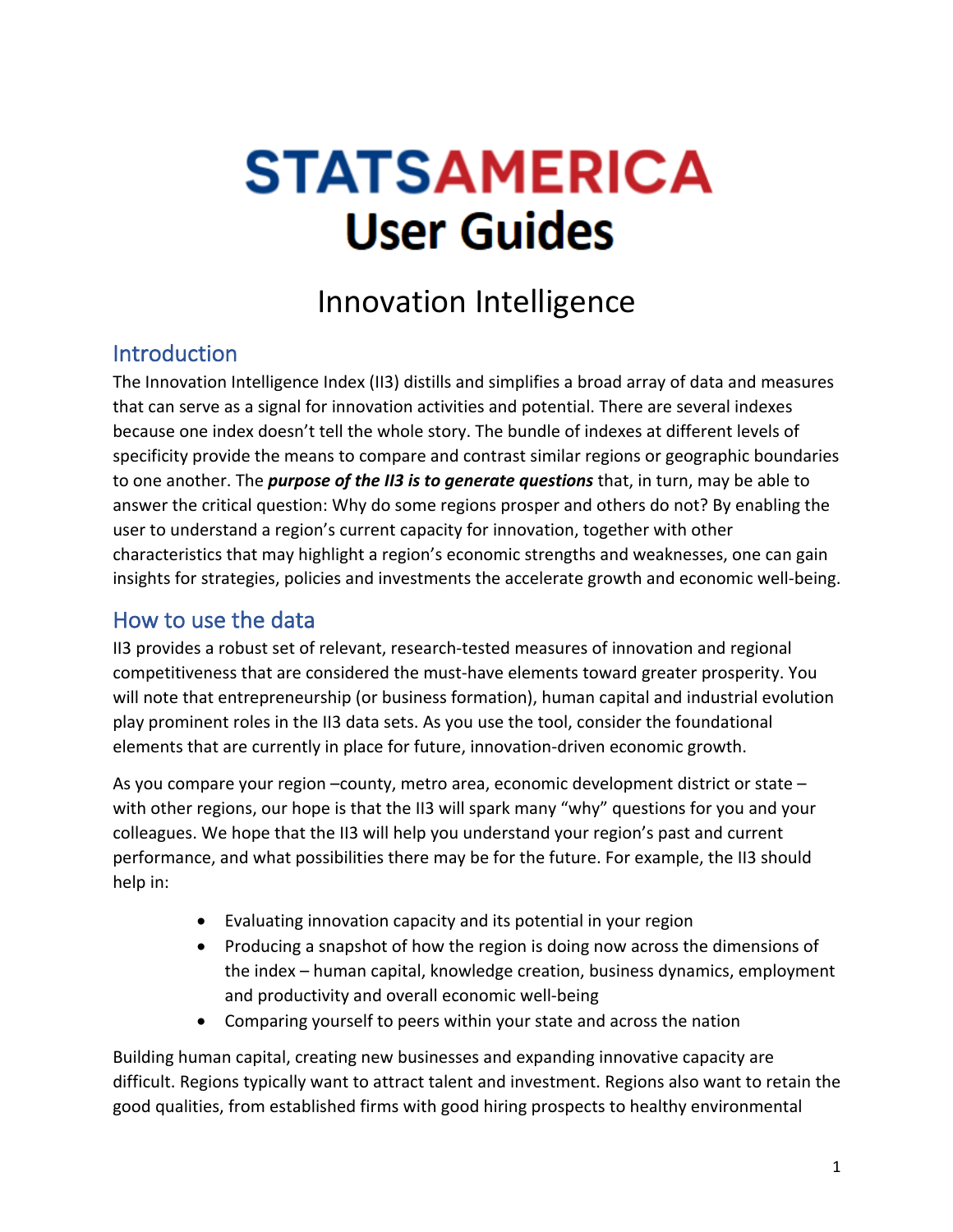amenities to reliable health and family services. It is rather like gravity: keeping the good stuff on the ground and simultaneously pulling better stuff to the ground.

The Innovation Intelligence Index is composed of multiple parts, categorized in terms of inputs and outputs. What are the necessary ingredients – inputs – that, when combined, generate new ideas, better products and services and greater productivity? The next question is: How do we know that innovation is occurring? The latter is more difficult than one may think. One may say that "I know innovation when I see it." Trouble is, much, if not most, innovation happens inside the building away from the prying eyes of data collection. Few get to see it.

As a result, researchers and data collectors typically use patents as an indicator of innovation, as do we, but we also use indirect measures for innovation outputs. Our thesis is that no one is going to innovate if it makes a product worse, more expensive, reduces product features or otherwise makes a product or service less attractive to the consumer. In simple terms, innovation will increase productivity, profits and incomes. As a result, we include measures for economic well-being as an innovation output. As noted above, the first breakdown of innovation measures are inputs and outputs.

#### Inputs

- **Human Capital and Knowledge Creation** suggests the extent to which a region's population and labor force have the know-how to engage in innovative activities.
- **Business Dynamics** gauges the competitiveness of a region by measuring the entry and exit of individual firms – what might be called the creative destruction measures.
- **Business Profile** measures local businesses and the resources available to entrepreneurs and businesses.

## **Outputs**

- **Employment and Productivity** describes a region's economic growth, regional desirability and the direct outcomes of innovation.
- **Economic Well-Being** is not so much a set of indicators for innovation as it is a set of metrics that show the regional standard of living relative to other places, but it can also be used to monitor and evaluate other economic performance outcomes.

## Geography

A region is a geographic analytical unit. Many use the term "geography" interchangeably with region. (Indeed, we use the super-script "g" for a region in our equations.) For inter-regional comparisons, one must compare counties with counties or metros with metros; that is, maintain consistent geographic boundaries. The II3 index and its component parts are calculated for several regional, or geographic, types: county, economic development district, metropolitan statistical area and state.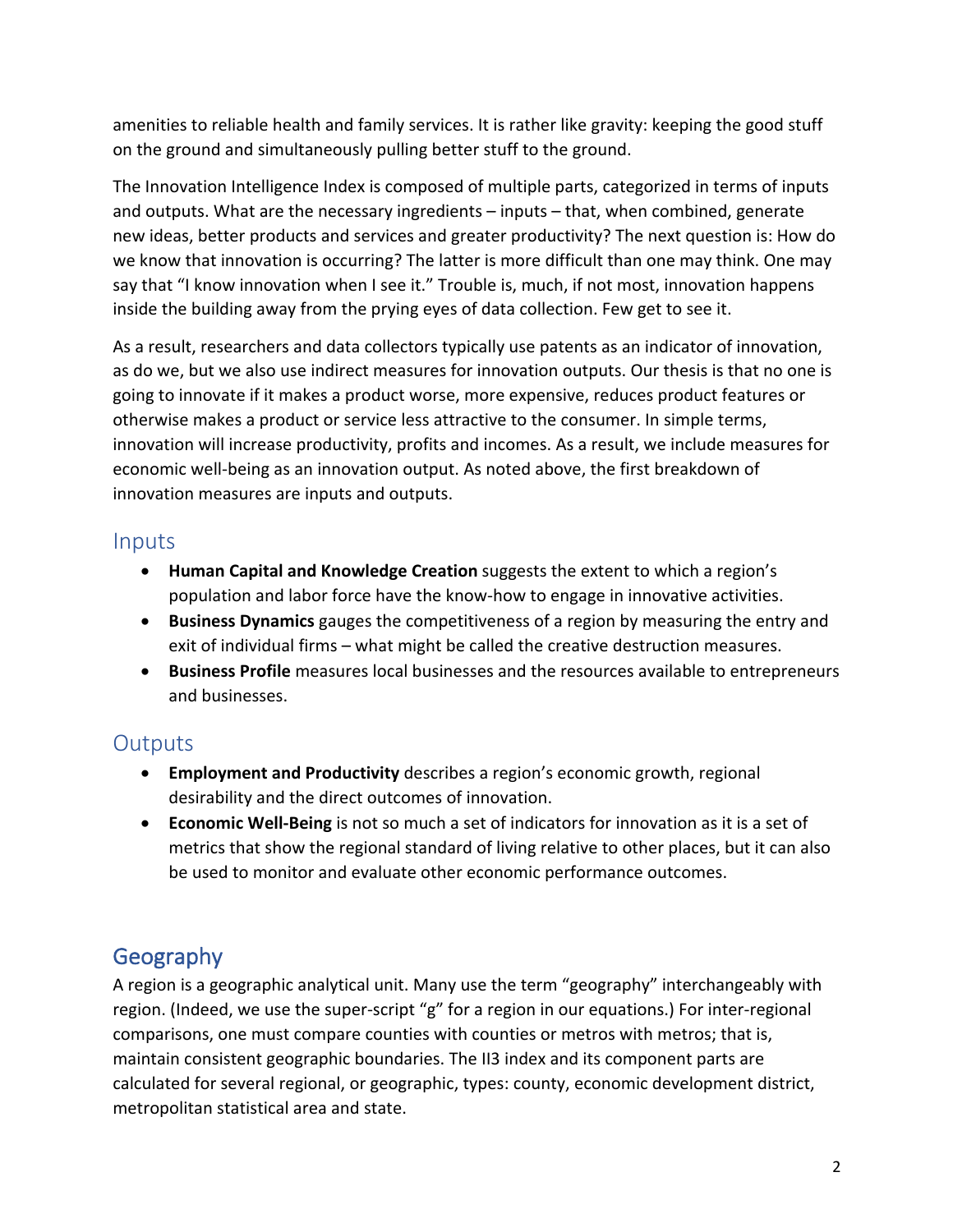**County:** Not all county definitions are the same, unfortunately. For consistency, and because Census (pseudo-) counties can be aggregated to form a boundary for which data items such as gross domestic product by county exist, we use the U.S. Bureau of Economic Analysis (BEA) counties as the base county unit of analysis. BEA combines two Census geographies in Hawaii and multiple Virginia geographies, such as independent cities and their surrounding area into counties that are equivalent to all other counties across the U.S. These counties typically have a town or city as a county seat and contiguous surrounding area. (That is, if the county isn't a dense urban area.) Additionally, we have combined areas in Alaska due to data non-disclosure, time series and source data availability issues. In all, there are 3,110 counties.

**Metro:**We include all April 2018 definitions for metropolitan areas from the Office of Management and Budget (OMB).

**Economic development district:** The U.S. Economic Development Administration may designate a region as an Economic Development District (EDD) if a region requests it and the area meets certain qualifications as outlined in U.S. Code 13 CFR 304.1. This tool uses the August 2021 vintage of EDDs.

## Variables in the Innovation Index

The II3 is an update of the Innovation Index 2.0 (II2) and we point to the report for the II2 for the definitions and details for a majority of the variables in the II3: https://www.statsamerica.org/ii2/reports/Driving-Regional-Innovation.pdf. That report details why these variables are included in the innovation index and presents the research rationale along with short lists of reference material that were used in our deliberations about what measures and data to use to build an innovation index.

Not much has changed from II2 to II3, except updating the data to make it more current. That said, there have been some additions to, as well as subtractions from, the portfolio of II2 variables as presented in the report. There have also been several replacements and modifications. That is, after reviewing the available data or reconsidering the construction of some measures, we made a few adjustments and improvements. This user guide is intended to show readers how to use the indexes and measures in II3. Therefore, all modifications to II3 are collected in a separate document available on the Reports page of II3.

## Human Capital and Knowledge Creation Index

Higher levels of human capital are associated with higher levels of innovation and faster diffusion of technology. Human capital and knowledge creation affect the degree to which a county's labor force is able to engage in innovative activities. Growth in a county's workforce ages 25 to 44 signifies that a county is becoming increasingly attractive to younger (arguably more energetic) workers — those more likely to contribute to innovation. Counties with high levels of human capital are those with enhanced knowledge, measured by educational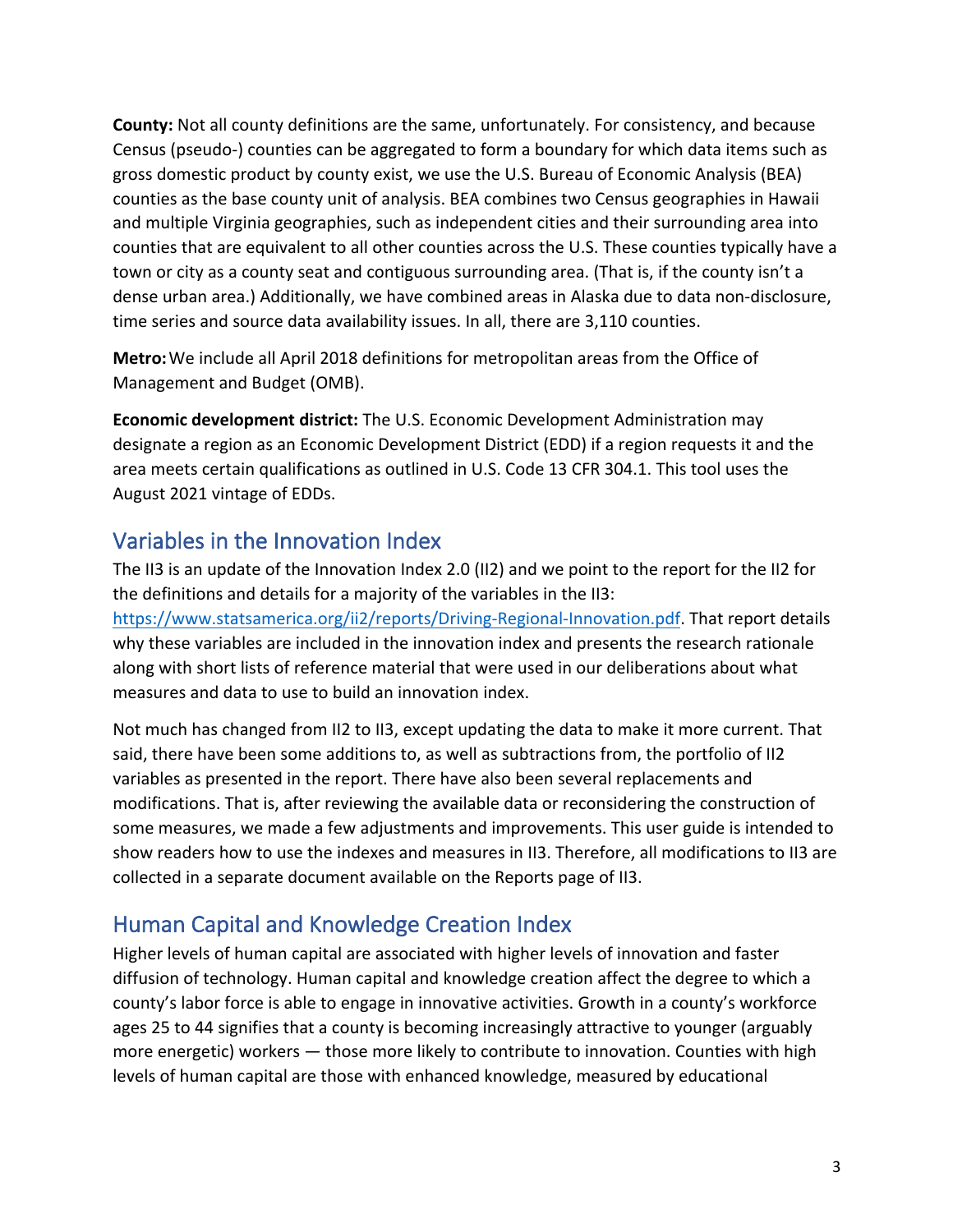attainment, patent diffusion, knowledge spillovers, STEM degree holders and occupations, and the share of high-tech employment.

#### Possible Questions to Ask of the Data

To what extent does your region's human capital match your aspirational peer regions? To what extent is your region's potential for innovation constrained by its concentration of human capital? To what degree has the region leveraged its higher education assets, whether the institutions themselves or the faculty and researchers? If your region graduates many STEMdegree earners, what would it take to keep them within the region? Would that talent be attractive to new industries and employers considering a move? To what degree do "traditional" or anchor industries – like textiles in the southeast — increasingly need integrated systems and connectivity? Are those higher-tech services available? Are there patents and technologies in your region that are overlooked by would-be entrepreneurs?

## Business Dynamics Index

Business dynamics in the form of entry and exit is the mechanism by which outdated ideas and industry practices are replaced by new and potentially revolutionary ones. This process of creative destruction — a term and concept introduced by the economist Joseph Schumpeter is the hallmark of a thriving and dynamic economy. This dynamic is at the heart of competition: creating new industries, invigorating old ones and relegating inefficient practices to the pages of history. As such, exit and entry drive the growth and prosperity of individual firms, as well as the economy at large. This is a central focus of research in both economics and management.

In particular, an expanding body of research focuses on the geographic dimension of entry and exit, the effect on the formation and growth of firms, and the associated implications for local and national economies. As older, inefficient and marginally productive capital is destroyed, new, efficient and productive capital is created. This implies that productivity variability is likely linked closely to job reallocation, as workers matched with unproductive capital lose their jobs and new, more productive couplings of labor and capital are made.

This section focuses on the creation of new firms and the availability of venture capital (VC). The latter — investment — is needed for new firms to achieve market scale and venture capital tends to follow the passions and vision of venture capitalists. More recently, the lion's share goes into "tech" but not all VC is technology. VC funds can flow into a wide range of products and services, from meat substitutes to real estate ventures to pharmaceutical molecules. It doesn't all go to Silicon Valley, but a vast majority does. The unevenness of VC regionally is one reason why the indexes top out at 200; VC in the valley would be off the charts and those locations with even modest VC investments would not register at all on a heat map.

#### Possible Questions to Ask of the Data

Does your region show a broad industry spectrum of new businesses, or does your region seem overbalanced in certain, lower-paying industries such as hospitality or personal services? If you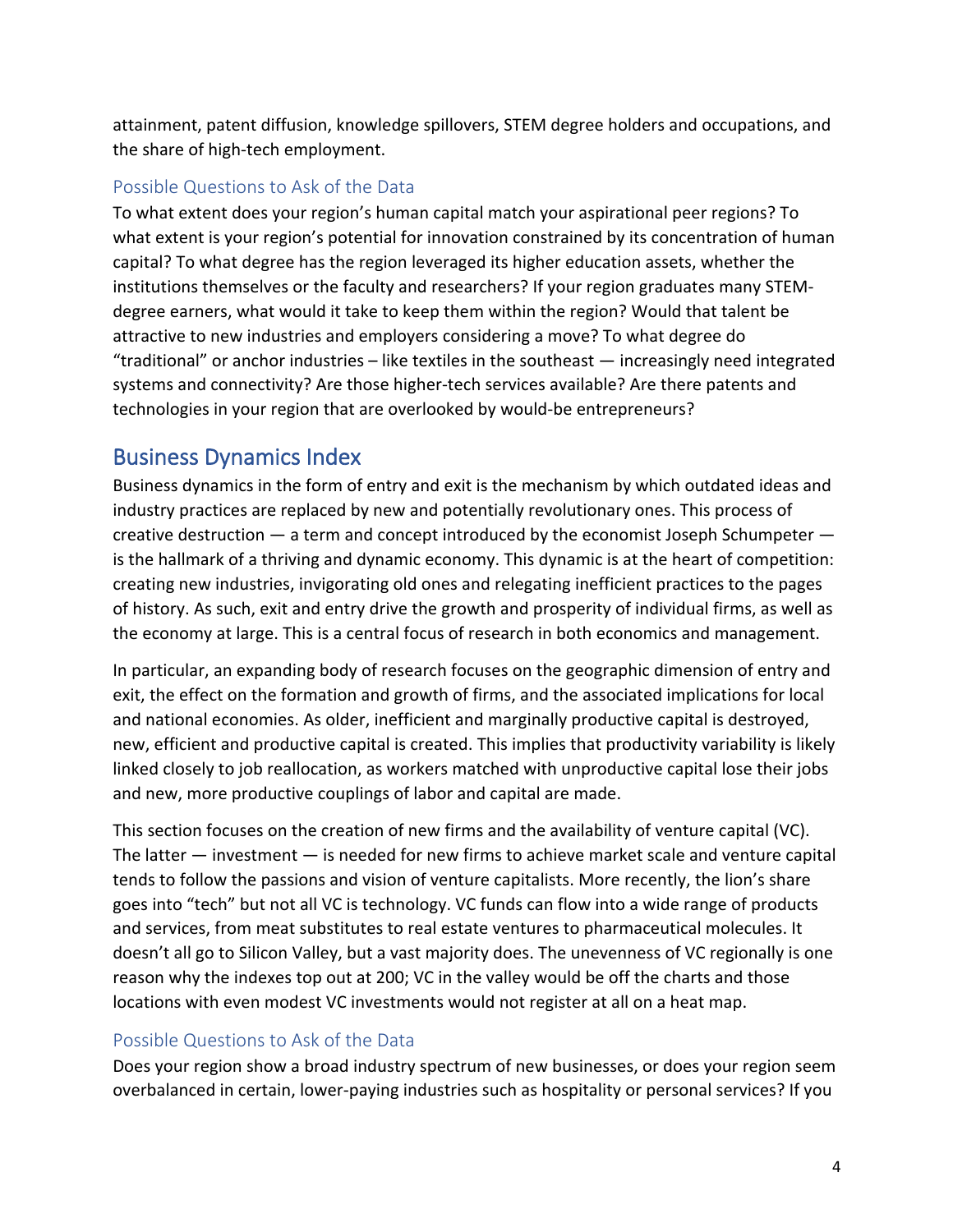are taking the long view, perhaps you can track VC flows into regions that have similar characteristics to yours in terms of education levels or occupational capacities. When companies change ownership or the chief executive officer, they are more likely to relocate. Does your region have an infrastructure, cost of living or lifestyle advantage in contrast to where the company started?

### Business Profile Index

What is the business environment of a region? The Business Profile Index attempts to gauge this by measuring local business conditions and resources available to entrepreneurs and companies. The components identify the possible resources a region might offer that can lead to growth and subsequent innovation. These resources can be found in the form of capital (foreign investments), connectivity within one's own or with other regions, and proprietorship.

Is the region attractive to investors? Foreign direct investment (FDI) measures the degree to which foreign or domestic companies are investing in the region relative to a U.S. average. Researchers at the IBRC have found that a modest percent of FDI flows are explained by the presence of related industries (aka industry clusters). Artisan cheese-making firms don't tend to invest in Indiana or Ohio. Auto manufacturing firms don't typically invest in Vermont.

Connectivity and broadband access are vital components of a region's infrastructure, especially for businesses, agriculture operations, or small-scale manufacturing firms. Proprietorship is a rough measure of entrepreneurial activity and signals the degree to which workers may have migrated from working in a "safe" job in a large, established company to the "gig economy." Finally, the research team incorporated measures of average small establishments (which are considered nimble and responsive), average large establishments (which are thought to have more resources to invest in research and development), and a measure of the proportion of small firms in high-tech industries that are, likely, early in their life cycle. This last measure was created to respond to recent literature on industry life cycles and compares the values for each industry to the national average in order to detect which regions are growing in exceptional ways.

#### Possible Questions to Ask of the Data

Are regions with characteristics similar to our own attracting FDI? In what industries do we specialize? Is your region constrained by the lack of utilities or distance to market? Is your broadband and connectivity improving over time, and why or why not? Based on your local knowledge of the region, are the larger firms investing in continuous product improvement? Are the smaller firms growing? (Secondary employment data from official government sources – such as what are published on StatsAmerica – cannot report and identify individual company names. But local knowledge about a company that started in a small store front and has moved to larger facilities might be a good indication that the firm is growing.)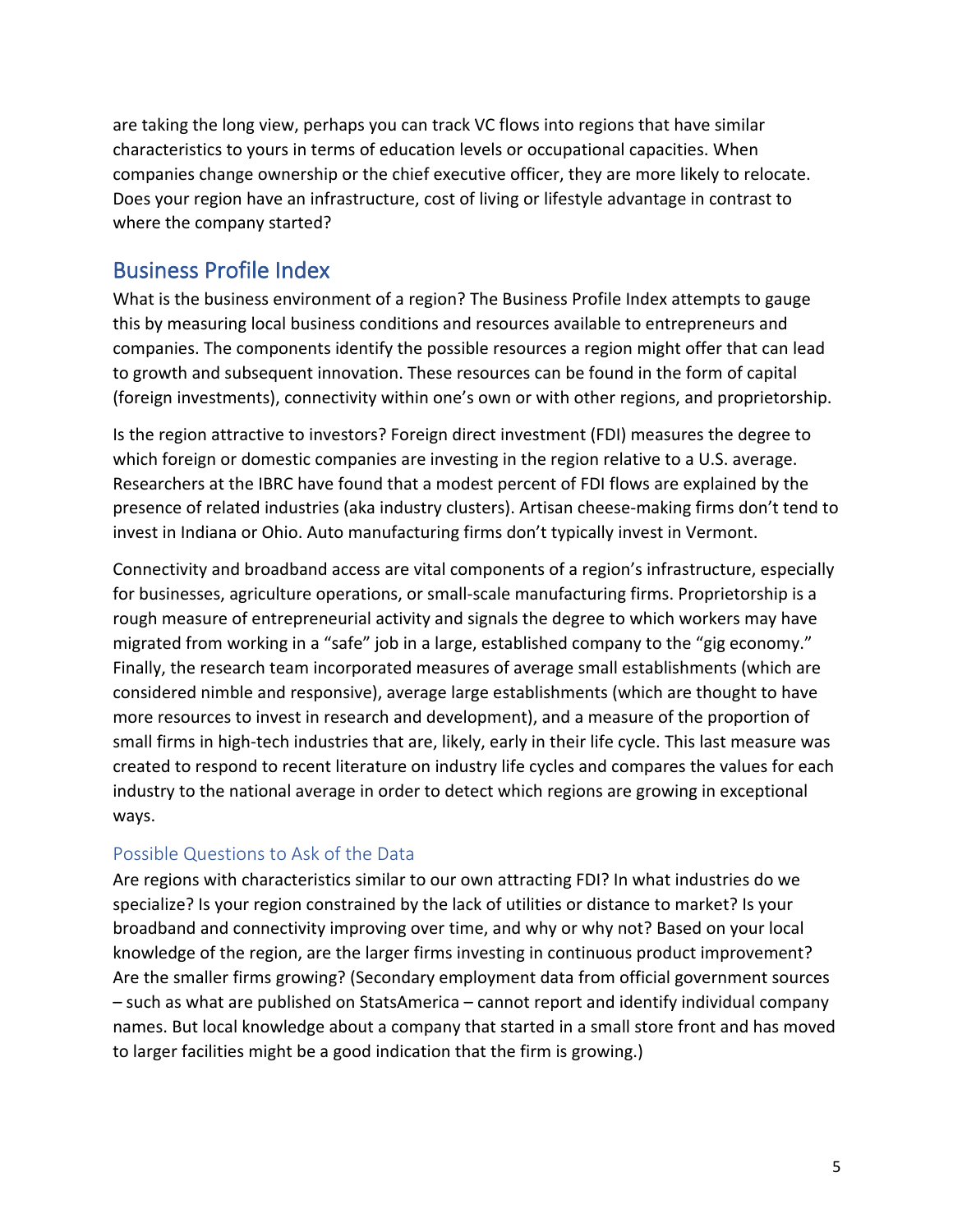## Employment and Productivity Index

This index describes economic growth (i.e., gross domestic product), job growth and the direct outcomes of innovative activity. There are three general indicators: productivity (or GDP per worker), industry growth, "latent innovation" (or the hard-to-measure sophistication of industry production) and the classic, go-to measure, patents. Measures in this index suggest the extent to which local and regional economies are moving up the value chain by producing more sophisticated and differentiated products and are increasing the high-value talent pool. As mentioned above, no one is going to "innovate" if it doesn't result in higher wages, higher profits, expanded employment and improved social outcomes. The variables in this index begin to show the results and benefits of innovation.

#### Possible Questions to Ask of the Data

In what type of technologies are the patents produced in your region? Is your patenting rate increasing or declining? Patents with technologies that can be commercialized might be considered "jobs for the future" if those products are manufactured domestically. Is your region tracking and keeping up with higher-technology industries? What are the complements to those industries, like occupations or supply chains, that will either attract or retain these enterprises?

Is the regional GDP per worker increasing over time? (Historically, wages have risen with increases in productivity and profits.) To what degree can your GDP per-worker be explained by higher costs of living? (This question cuts both ways. The higher cost of living in Silicon Valley means that firms must pay more per employee to keep talent, and that higher pay inflates GDP – which is mostly pay and profits. The lower cost of living in Kansas translates to not having to pay higher wages and salaries.)

Finally, to what extent are industry clusters contributing to your region's job and wage growth? Groups of related industries, or clusters, tend to share a labor force, supply chains and knowledge spillovers which are, in turn, a key competitive regional advantage. In which industries is your region specialized? (Analysts use location quotients to find their region's specialization, but many set the bar very low – at one – and thus are concentrated or specialized in many industries. An LQ of 1.2 would be more appropriate even though many regional analysts use an LQ 1.5 as a threshold to get a more unambiguous picture on industry specializations. After all, a region can't be specialized in nearly everything.) To what degree can your region further develop your industry clusters of specialization? Would your region's specialization attract FDI in an industry related to your region's clusters? Why or why not?

## Economic Well-Being Index

As with the Employment and Productivity Index, this well-being index signals the benefits of innovation but one or two links lower in the causality chain. Growth in GDP is desirable, but the follow-on question is the degree to which wages have improved and to what degree the economic benefits of innovation are shared equally. Innovative economies are thought to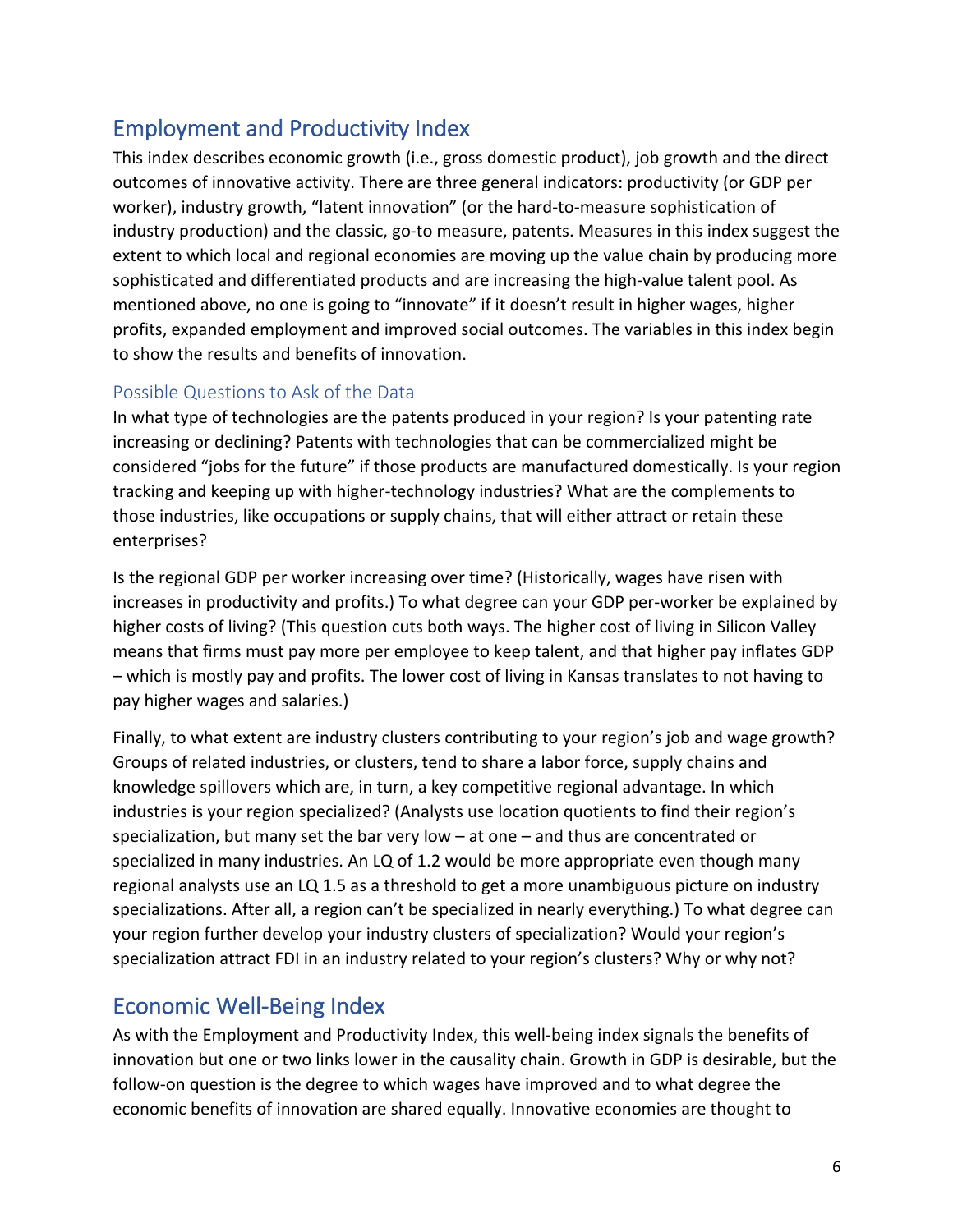generally improve economic well-being because residents earn more and have a higher standard of living. Decreasing poverty rates, increasing employment, in-migration of new residents and improvements in personal income signal a more desirable region in which to live.

These well-being measures and indexes are another way to measure changes in the standard of living in the region.

#### Possible Questions to Ask of the Data

Unlike the measures and indexes organized around innovation capacity or activities – like STEM occupation concentrations or business formation in the tech sector – this collection of data and measures are probably better used to monitor changes in a region's attractiveness for residents to happily stay or for newcomers who will spark new ideas and economic growth.

It would be advantageous for a user of the II3 or for anyone drafting an economic development strategy or attempting to attract FDI to show the trends in the raw data or the measures the data were used to construct. Recent trends could be visualized as simple charts or spark lines that show progress toward regional goals, or simply "getting better" or not.

The following set of measures are well-established and are relatively self-explanatory:

- Per-Capita Personal Income Growth
- Change in Annual Wage and Salary Earnings per Worker
- Change in Proprietors' Income per Proprietor
- Income Inequality–Mean to Median Ratio
- Average Poverty Rate
- Average Unemployment Rate
- Government Transfers to Total Personal Income (that measures the degree of dependency on government income programs)
- Average Net Migration

While income inequality may be easily understood, the measure may not be self-explanatory. Comparing the region's average household income with the region's median, or "middle" household income shows how income is skewed. The inverse is used because high inequality is considered a negative outcome; thus, higher values denote more equality between the poorest and the richest residents. Smaller values denote that the income distribution is less equal. A novice to the II3 may also stumble over government transfers, as the term is a little opaque. Government transfers are another way to say federal income support payments. Examples include Social Security for supporting seniors, low-income support programs, such as food stamps, or temporary income support through unemployment insurance during economic